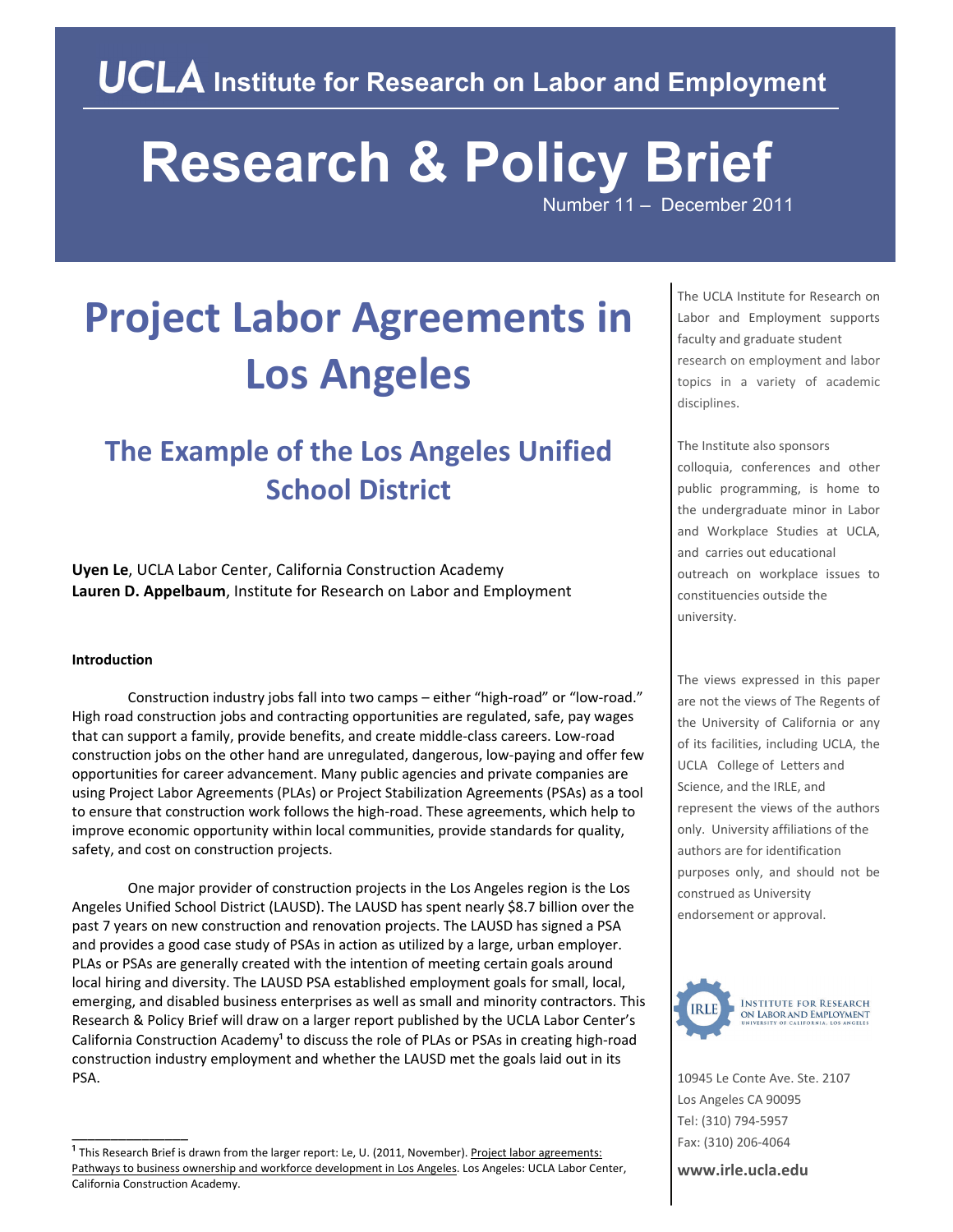#### *Project Labor Agreements – Defined*

A Project Labor Agreement or Project Stabilization Agreement is a contract between two parties involved in a construction project, the owner or managing entity of the project (or several associated projects) and a consortium of labor unions. Through a PLA, the different craft unions working on a construction project come together to create one agreement with the owner or managing entity, rather than several agreements being created through a separate negotiation with each union. In fact, all contractors and subcontractors involved in the project or projects covered by the PLA need to sign on to the PLA and then are bound by the requirements of the contract. Because all workers on a project are bound by one agreement, PLAs or PSAs have the ability to streamline the negotiation process and increase efficiency through a set of standardized expectations, logistics, wages and benefits, policies, and processes for the negotiation of labor issues.

PLAs or PSAs have been used on a variety of projects and involve a variety of policies and goals. PLAs have been employed in publicly as well as privately funded projects, as well as construction projects that are large, small, urban, rural, technical or standard. All PLAS are negotiated between the owners and the consortium of unions, so that common interests will be addressed. Therefore, they all have a "no-strike" clause and an agreed upon arbitration process for disputes that may arise during the length of the contract. In addition, many PLAs include particular policies such as setting goals for local hiring or diversity. These targeted community workforce policies may serve to increase the employment of groups such as women, people of color, or veterans who have been historically underrepresented in construction work. Furthermore, local hire programs set expectations for the percentage of workers on a project who must reside within a particular area near the work site.<sup>[2](#page-1-0)</sup> When followed, these programs may make union apprenticeship and journey-level programs more accessible to local workers.

In addition to local hiring goals, PLAs may create goals for the number of small business enterprises to be involved in the construction project. A small business enterprise (SBE) in the construction industry may be larger than in other industries because contractors spend much of what they bring in on equipment, materials, and workers, so the profit margin is smaller than for other industries. Thus, a general contractor or heavy construction contractor is considered an SBE if average annual receipts do not total more than \$33.5 million. Similarly, specialty trade contractors may be classified as an SBE if their average annual receipts are limited to \$14 million. Table 1 gives examples of PLAs or PSAs that have agreed upon hiring and SBE goals.

<span id="page-1-0"></span><sup>&</sup>lt;sup>2</sup> Workers are considered local when they reside in particular zip codes or some other geographic boundary that has been determined to represent an area close to the work site.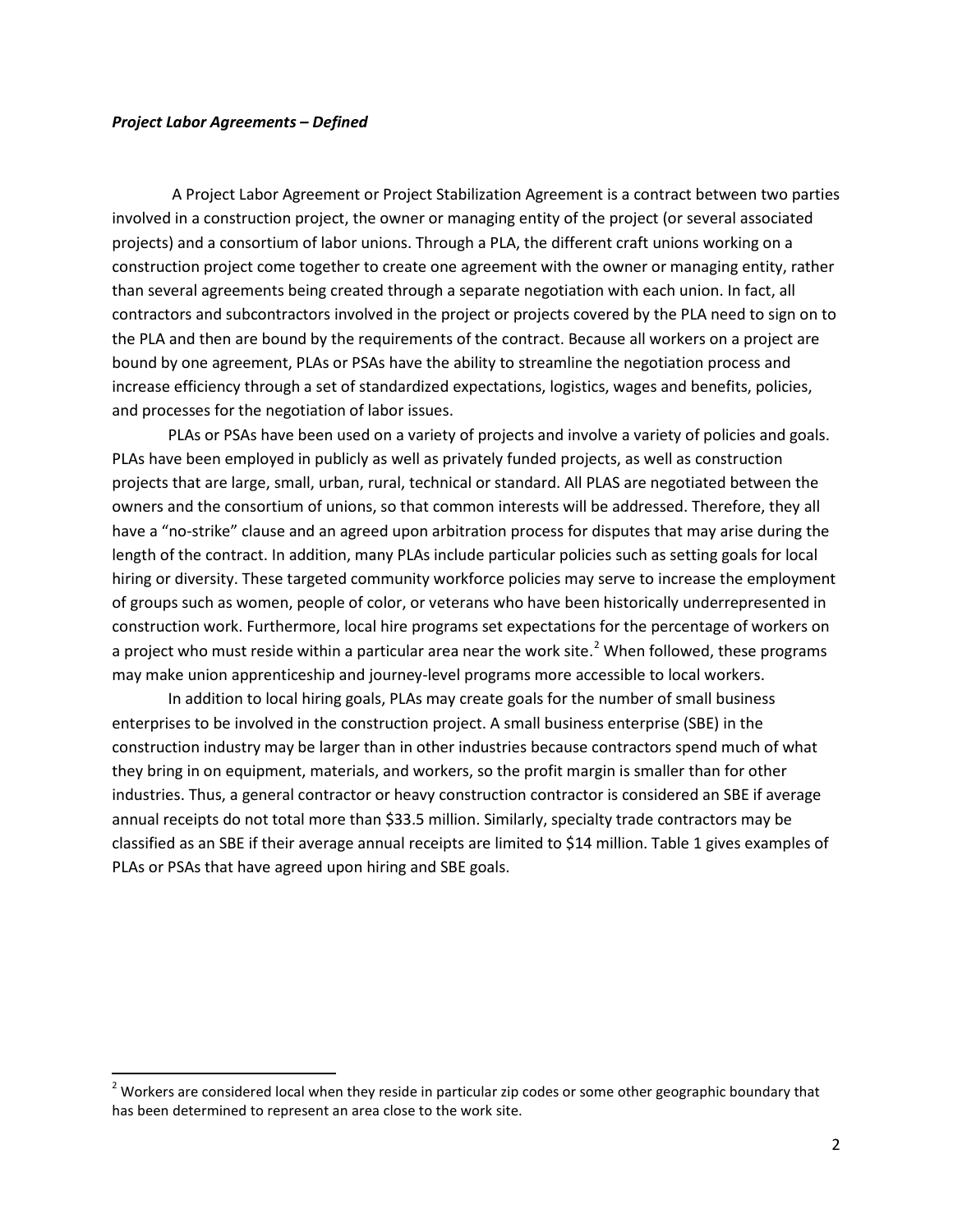| Project                                                           | % Local Hire                                                                                                 | % Apprentices                                                                          | % Small Business<br><b>Participation</b>                                                          |
|-------------------------------------------------------------------|--------------------------------------------------------------------------------------------------------------|----------------------------------------------------------------------------------------|---------------------------------------------------------------------------------------------------|
| <b>LAUSD</b>                                                      | 50%                                                                                                          | 30% of total<br>workforce<br>40% of<br>apprentices 1st<br>year apprentices             | 25%                                                                                               |
| <b>Los Angeles</b><br><b>Community College</b><br><b>District</b> | 30%                                                                                                          | 30% of total<br>workforce<br>50% of<br>apprentices 1 <sup>st</sup><br>year apprentices | 28% Small, Emerging,<br>Disabled Veteran<br><b>Business Enterprise</b>                            |
| <b>San Diego Unified</b><br><b>School District</b>                | 35% in Targeted Zip<br>Codes<br>70% Residents of<br><b>SDUSD Zip Codes</b><br>100% Residents of SD<br>County | N/A                                                                                    | 40%<br>Small, Emerging,<br><b>Disabled Veteran</b><br>Women, Minority-<br><b>Owned Enterprise</b> |

**Table 1. Typical workforce requirements of recent PLAs/PSAs in Southern California**

#### *Los Angeles Unified School District PSA Requirements*

The Los Angeles Unified School District was chosen as an employer to highlight because it is both the second largest school district in the country and employer in Los Angeles County. A number of ballot measures have provided funding for new building and modernization projects throughout the school district. Indeed, since 2004, 111 new schools have been built and many hundreds of repairs and modernizations have been completed.

In 2003, a five-year extension was granted for the Project Stabilization Agreement negotiated for construction projects contracted by the LAUSD. This PSA created a goal of 25% participation by small businesses. In addition, 50% of workers hired must be from local areas (i.e., living in a zip code that is within the LAUSD's eight sub-districts). Workers who are not "core workers" for a contractor will be referred through union hiring halls and 30% must be apprentices (40% of these must be first year apprentices). In an effort to achieve the apprentice level worker goals, the LAUSD runs the "We Build" program. This program provides pre-apprenticeship training that feeds into the apprenticeship programs that the LAUSD draws on to satisfy the hiring goals of its PSA. In addition, the "We Build" program provides placement and referral services to construction apprenticeship programs, and actively works with contractors and unions to ensure that local hire goals are being met. The local hire and apprenticeship requirements will help workers who desire to begin a career in construction to find work and on-the-job training on LAUSD projects.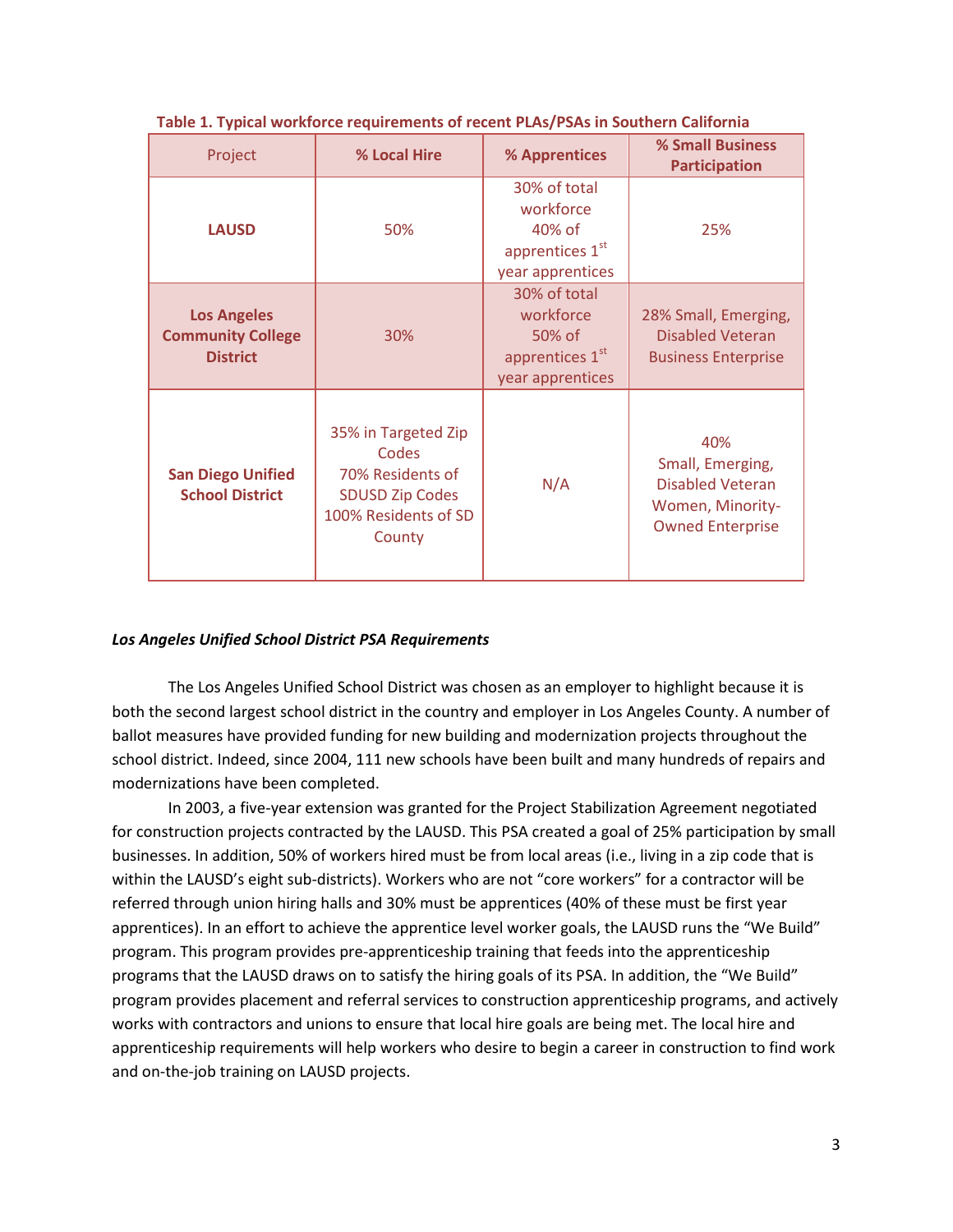#### *Los Angeles Unified School District – Outcomes*

The California Construction Academy (CCA) report looked at how well the LAUSD lived up to its hiring goals as laid out in the PSA. As with the larger CCA report, this Brief will examine hiring starting in May 2003. This date was chosen because it was when the PSA that included the 25% Small Business Participation goal was renewed.<sup>[3](#page-3-0)</sup> The LAUSD PSA calls for an outside third-party to monitor adherence to the goals of the PSA. The LAUSD chose to use Parsons Construction, Inc.'s (PCI) data tracking server to assess how well they were meeting their goals.

#### *Small Business Participation*

The PSA enacted by the LAUSD called for 25% of businesses involved in construction projects for the school district to be classified as small business. Between 2003 and 2011, the LAUSD spent about \$8.68 billion on construction. Nearly 48% of the businesses receiving construction contracts from the district were small business establishments. Thus, the LAUSD's use of small businesses in construction projects was almost double its agreed upon goal. Furthermore, 44% of prime contractors that signed on to LAUSD construction projects were small businesses. Finally, even subcontractors working under the LAUSD PSA met the goal of 25% SBE participation.

Table 2. Small Business Participation under LAUSD's Project Stabilization Agreement 2003-2011

**Total Construction Contract Awards: \$8,678,876,754.78**

**Total SBE Contract Awards: \$4,149,527,603.75**

**SBE Participation Level: 47.8%**

\*Source: Le, U. (2011, November). Project labor agreements: Pathways to business ownership and workforce development in Los Angeles. Los Angeles: UCLA Labor Center, California Construction Academy.

#### Table 3. SBE Prime Contractor Participation Under LAUSD's Project Stabilization Agreement 2003-2011

#### **Total Number of Prime Contractors: 496**

**Total Number of SBE Prime Contractors: 219**

#### **SBE Participation Level: 44%**

\*Source: Le, U. (2011, November). Project labor agreements: Pathways to business ownership and workforce development in Los Angeles. Los Angeles: UCLA Labor Center, California Construction Academy.

#### Table 4. SBE Subcontractor Participation Under LAUSD's Project Stabilization Agreement 2003-2011

**Total Number of Subcontractors: 4,773**

**Total Number of SBE Prime Contractors: 219**

**SBE Participation Level: 44%**

\*Source: Le, U. (2011, November). Project labor agreements: Pathways to business ownership and workforce development in Los Angeles. Los Angeles: UCLA Labor Center, California Construction Academy.

<span id="page-3-0"></span><sup>&</sup>lt;sup>3</sup> The 25% Small Business Participation Goal was first adopted in February 2003.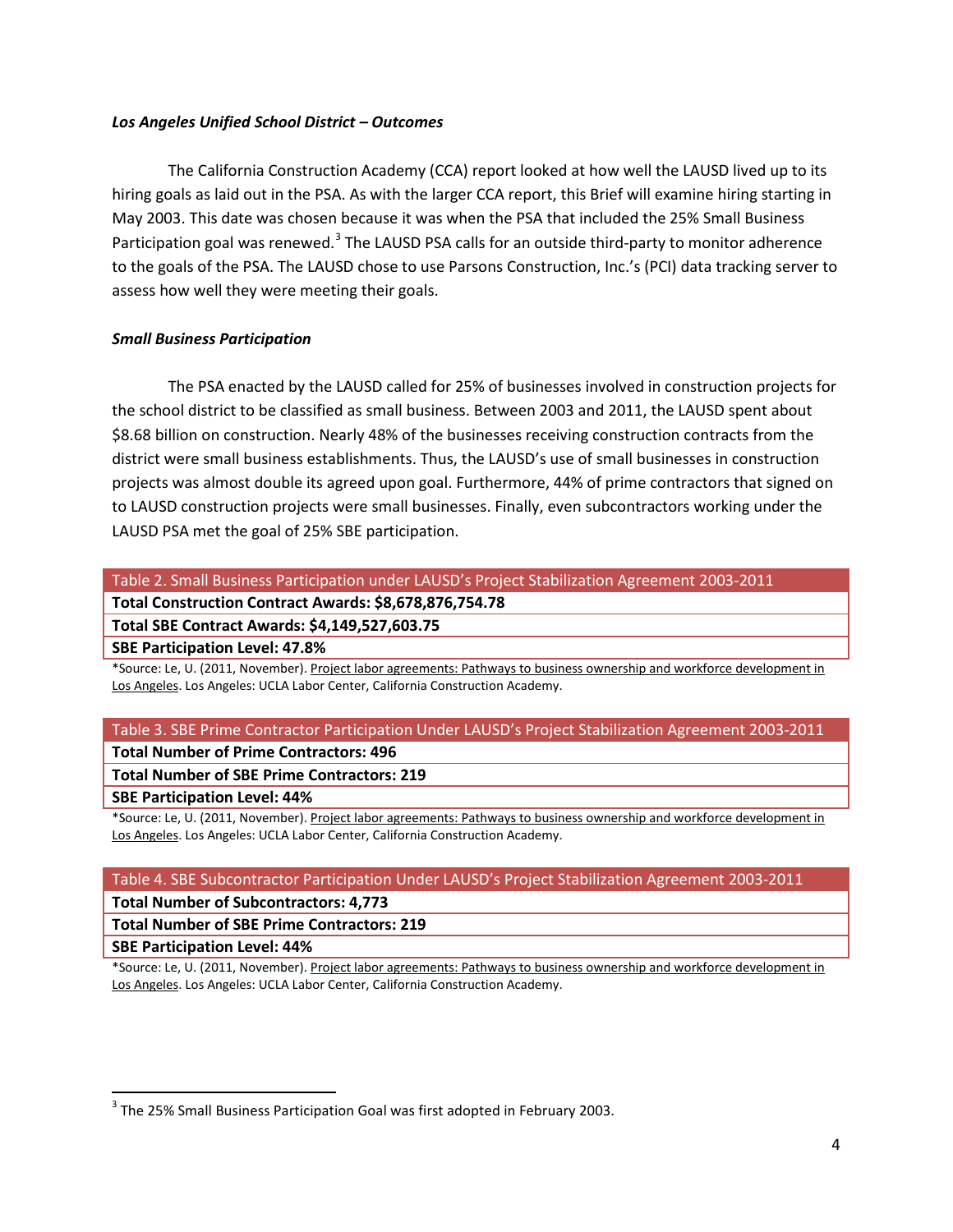#### *Local Hire & Apprentices*

As noted above, the LAUSD PSA calls for 50% of the individuals hired to work on district construction projects to be from the local area. In addition, 40% of workers should be apprentices and 30% of the apprentices are expected to be first-year apprentices. In order to meet these goals, the LAUSD drew from its "We Build" program. Local residents can enter "We Build" program in order to get pre-apprenticeship training. The LAUSD uses the program as a pipeline for hiring local residents as "We Build" then helps participants to find apprenticeship programs that work on LAUSD construction projects. As a result, between July 2004 and August 2011, 41% of the 96,052 people who worked on LAUSD PSA projects were local hires, almost 32% were apprentices, and 41.5% of those apprentices were first-year apprentices. Thus, the LAUSD met its apprentice goals. While the district did not meet its local hire goal of 50%, with 41% of workers on LAUSD PSA projects coming from the local area, the district seems to be on track to achieve its goal. In addition, the local hire percentage for new construction projects (instead of new construction and renovation projects combined) is at 48%, which is very close to LAUSD's goal of 50%.

| Table 5. SBE Local Hire and Apprentice Participation Under LAUSD's PSA 2003-2011 |        |       |  |  |
|----------------------------------------------------------------------------------|--------|-------|--|--|
| <b>Total Number of Workers</b>                                                   | 96,052 |       |  |  |
| Percent Local Hire                                                               |        | 41%   |  |  |
| <b>Total Number Apprentices</b>                                                  | 30,557 |       |  |  |
| <b>Percent Apprentices</b>                                                       |        | 31.8% |  |  |
| <b>Total Number First-Year Apprentices</b>                                       | 12,678 |       |  |  |
| First-Year Apprentices as a                                                      |        | 41.5% |  |  |
| Percent of all Apprentices                                                       |        |       |  |  |
|                                                                                  |        |       |  |  |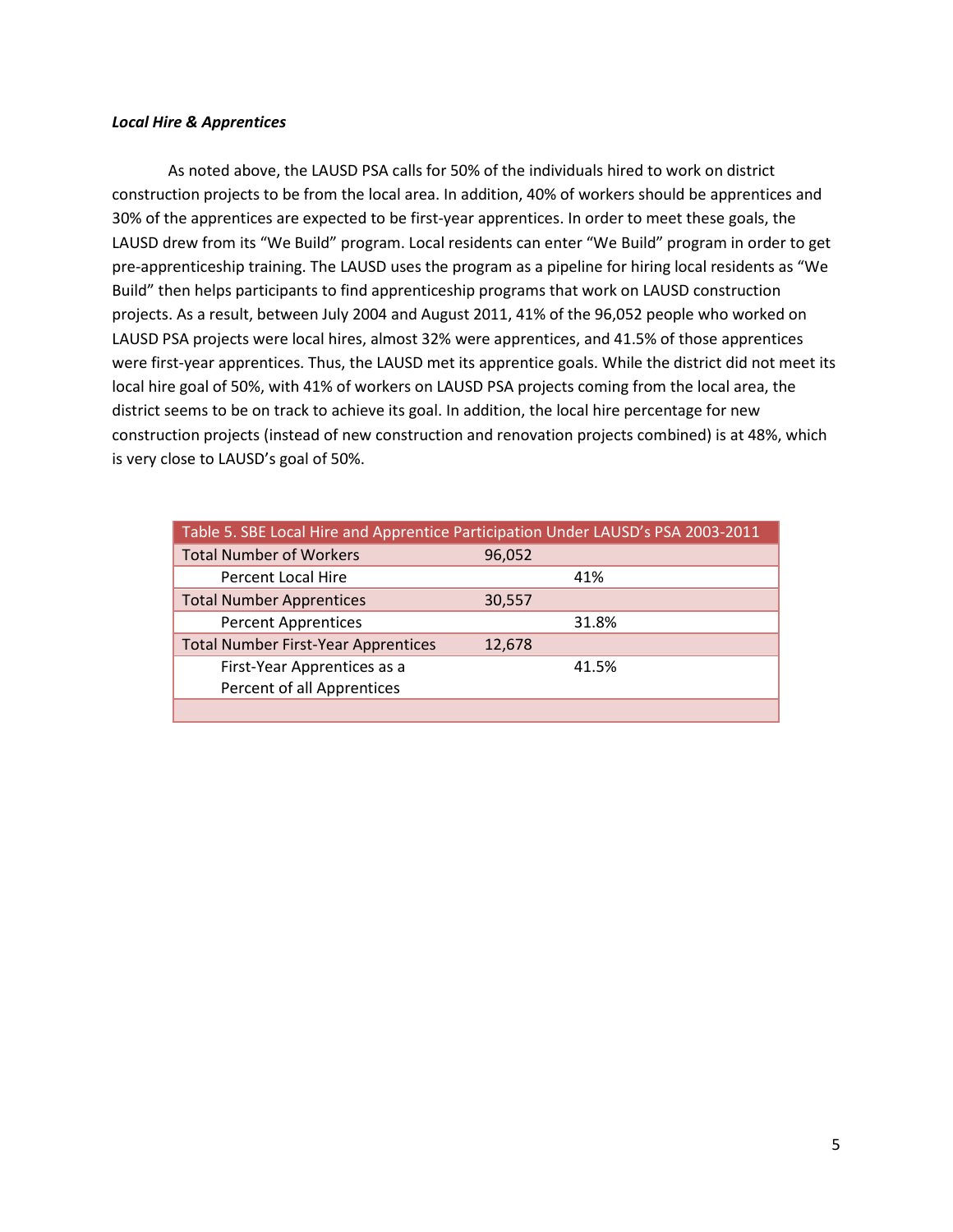#### **Facilities Services Division** Local Hire Performace By ContractNo Data as of 10/01/2011, ContractNo = ALL



\*Source: Le, U. (2011, November). Project labor agreements: Pathways to business ownership and workforce development in Los Angeles. Los Angeles: UCLA Labor Center, California Construction Academy.

#### *Diversity*

While there was no specific diversity goal in the LAUSD PSA, along with the 50% local hire rate, there was an expectation that the workforce should reflect the local population. Between 2004 and 2011, among workers on LAUSD PSA projects, .38% were Native American, 1.45% were Asian/Pacific Islander, 3.8% were African-American/Black, 61.05% were Hispanic, 23.07% were white, 2.28% identified as other, and 7.97% declined to state. In addition .61% of these workers were veterans and 98.52% were male, while only 1.48% were female. It is not possible to make an exact comparison to local population statistics. However, looking at census data<sup>[4](#page-5-0)</sup> for all people in Los Angeles County in 2010,<sup>[5](#page-5-1)</sup> the workers on these projects seem to over-represent Hispanics, and particularly under-represent Asian/Pacific Islanders, African-American/Blacks, veterans, and women. These are workers who may continue to benefit from the efforts of the LAUSD to improve the percentage of local workers and "We Build" graduates hired to work on LAUSD PSA construction projects.

<span id="page-5-1"></span><span id="page-5-0"></span> $\frac{4}{5}$  $\frac{4}{5}$  $\frac{4}{5}$  http://quickfacts.census.gov/qfd/states/06/06037.html</u>. Accessed December 7, 2011.<br> $\frac{5}{5}$  It is important to note that the census data are for 2010, while the LAUSD data span the period from 2004 to 2011. In addition, the census data reported are for all of Los Angeles County, not just the area covered by the Los Angeles Unified School District. Finally, the census data reported are for all people in Los Angeles, not just the workforce.